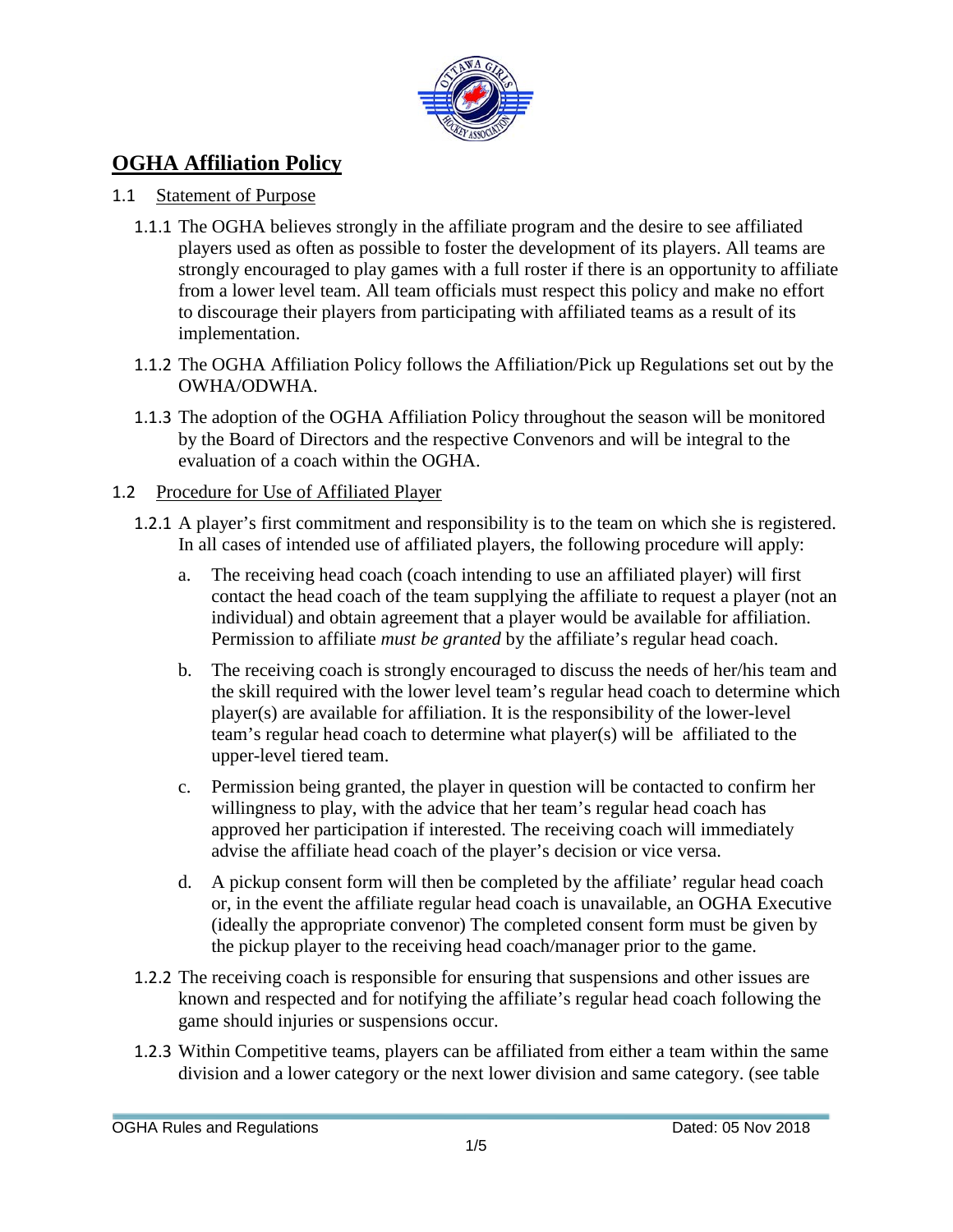

for examples). If the latter of the two options is chosen, this option cannot represent more than 50% of the affiliation requested by a specific team. (eg: Midget AA cannot have more than 50% of its affiliation requests fulfilled by Bantam AA).

| <b>Requesting</b><br>Team | Acceptable<br><b>Affiliate</b><br>Team | Un-<br>acceptable<br><b>Affiliate Team</b> |
|---------------------------|----------------------------------------|--------------------------------------------|
| Midget AA                 | Midget A, B<br>or C and<br>Bantam AA   | Bantam A, B,<br>C or Any<br>Peewee         |
| Midget B                  | Midget C or<br><b>Bantam B</b>         | Bantam C or<br>Any Peewee                  |
| <b>Bantam C</b>           | <b>Bantam HL</b><br>or Peewee C        | Peewee HL                                  |

Table-1 – Affiliate Team Matrix Examples

1.2.4 Within House League, players can only be affiliated from a House League team from the level below (ex. Bantam team would call up from Peewee not another Bantam team). Goalies and Novice are the only exceptions where by the player being affiliated can be from the same level or the level below (ex. Bantam team may pick up a goalie from another Bantam HL team or any Peewee team).

## 1.3 Pick up Consent Forms and Game Sheets

- 1.3.1 Affiliation for Exhibition or League Game:
	- 1.3.1.1 Anytime a player is affiliated for a league or exhibition game, the OWHA Pick‐ up Consent form must be completed by the affiliate coach, or, in the event the affiliate regular head coach is unavailable, an OGHA Executive (ideally the appropriate convenor) The completed consent form must be given by the pickup player to the receiving head coach/manager prior to the game.. The receiving coach is responsible for ensuring that the proper paperwork is completed properly.
	- 1.3.1.2 All affiliated players must be identified on the game sheet (in which the affiliate player plays) by the initials "AP" (affiliate player) placed beside the affiliate's name. This will serve as a record for the league statistician and any subsequent protests or inquiries by the ODWHA/OWHA.
	- 1.3.1.3 The properly signed and completed Pick‐up Consent form must be given to the home team to be attached to the white copy of the game sheet sent to the statistician. Keep a copy of the fully approved form.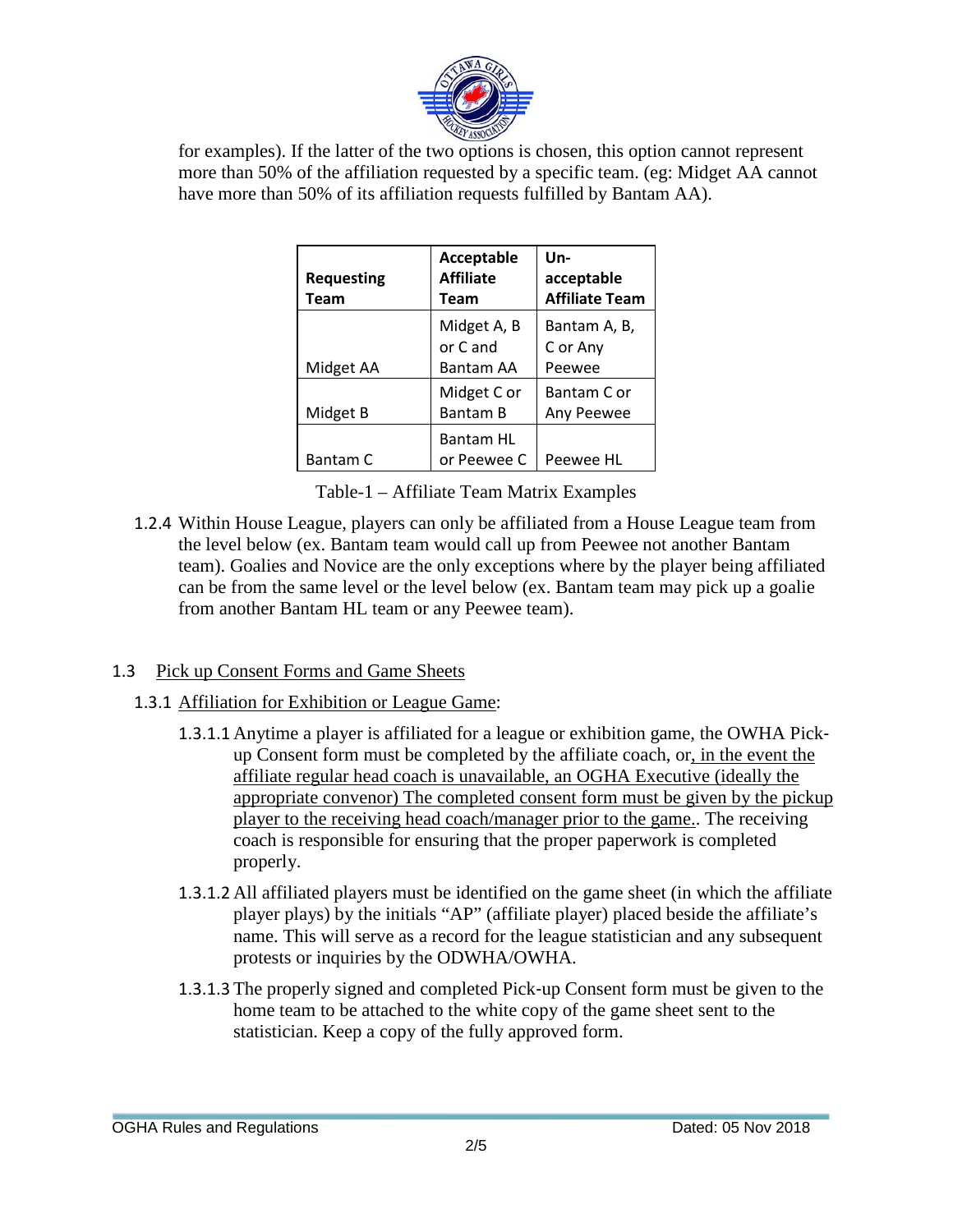

- 1.3.1.4 The OWHA Pick‐up Consent form (not for tournaments) can be found at: [http://owha.pointstreaksites.com/files/uploaded\\_documents/3323/FINAL\\_-](http://owha.pointstreaksites.com/files/uploaded_documents/3323/FINAL_-_Pickup_Consent_Forms_(NOT_for_Tournaments)_2.pdf) Pickup Consent Forms (NOT for Tournaments) 2.pdf
- 1.3.2 Affiliation for Sanctioned Tournaments:
	- 1.3.2.1 Anytime a player is affiliated for a sanctioned tournament, the OWHA Pick‐up Consent form (for sanctioned tournaments) must be completed by the affiliate coach, or, in the event the affiliate regular head coach is unavailable, an OGHA Executive (ideally the appropriate convenor) The completed consent form must be given by the pickup player to the receiving head coach/manager prior to the tournament.
	- 1.3.2.2 The properly signed and completed Pick-Up Consent Form (for sanctioned tournaments) must be submitted to the convenor of the tournament before the player's first game. The receiving coach is responsible for ensuring that the proper paperwork is completed and is to keep a copy of the fully approved form.
	- 1.3.2.3 All affiliated players must be identified on the game sheet with the letters "AP" (affiliate player).
	- 1.3.2.4 The pickup player may only participate with one team during the tournament and specific tournament rules may need to be followed (please ensure to check in advance of bringing the player).
	- 1.3.2.5 The OWHA Pick‐up Consent form (for sanctioned tournaments) can be found at: [http://owha.pointstreaksites.com/files/uploaded\\_documents/3323/Doc-](http://owha.pointstreaksites.com/files/uploaded_documents/3323/Doc-14_PICKUP_CONSENT_FORM_for_SANCTIONED_TOURNAMENT.pdf)[14\\_PICKUP\\_CONSENT\\_FORM\\_for\\_SANCTIONED\\_TOURNAMENT.pdf](http://owha.pointstreaksites.com/files/uploaded_documents/3323/Doc-14_PICKUP_CONSENT_FORM_for_SANCTIONED_TOURNAMENT.pdf)

#### 1.4 Player and Game Limits

- 1.4.1 A team may not bring up more than three (3) affiliated players for any given game and cannot exceed the number of registered players on their team. *Suspended players cannot be replaced by an affiliate player.*
- 1.4.2 No individual player, used as pick up/affiliate for ODWHA league play is allowed to play at a higher level more than ten (10) ODWHA league games during the regular and playoff season combined. Any player within ODWHA teams who plays more than ten (10) games at a higher level shall become ineligible for further play with her original team. The player's future status will be determined by the ODWHA Board of Directors.

| Event                   | <b>Limit Number</b>      | <b>Forms</b>                 |
|-------------------------|--------------------------|------------------------------|
| Practice                | Unlimited                | None                         |
| <b>Exhibition Games</b> | Unlimited                | Pickup consent form (not for |
|                         |                          | sanctioned tournaments)      |
| ODWHA League / playoff  | 10 OWDHA league          | Pickup consent form (not for |
| game                    | games during the regular | sanctioned tournaments)      |
|                         | and playoff season       |                              |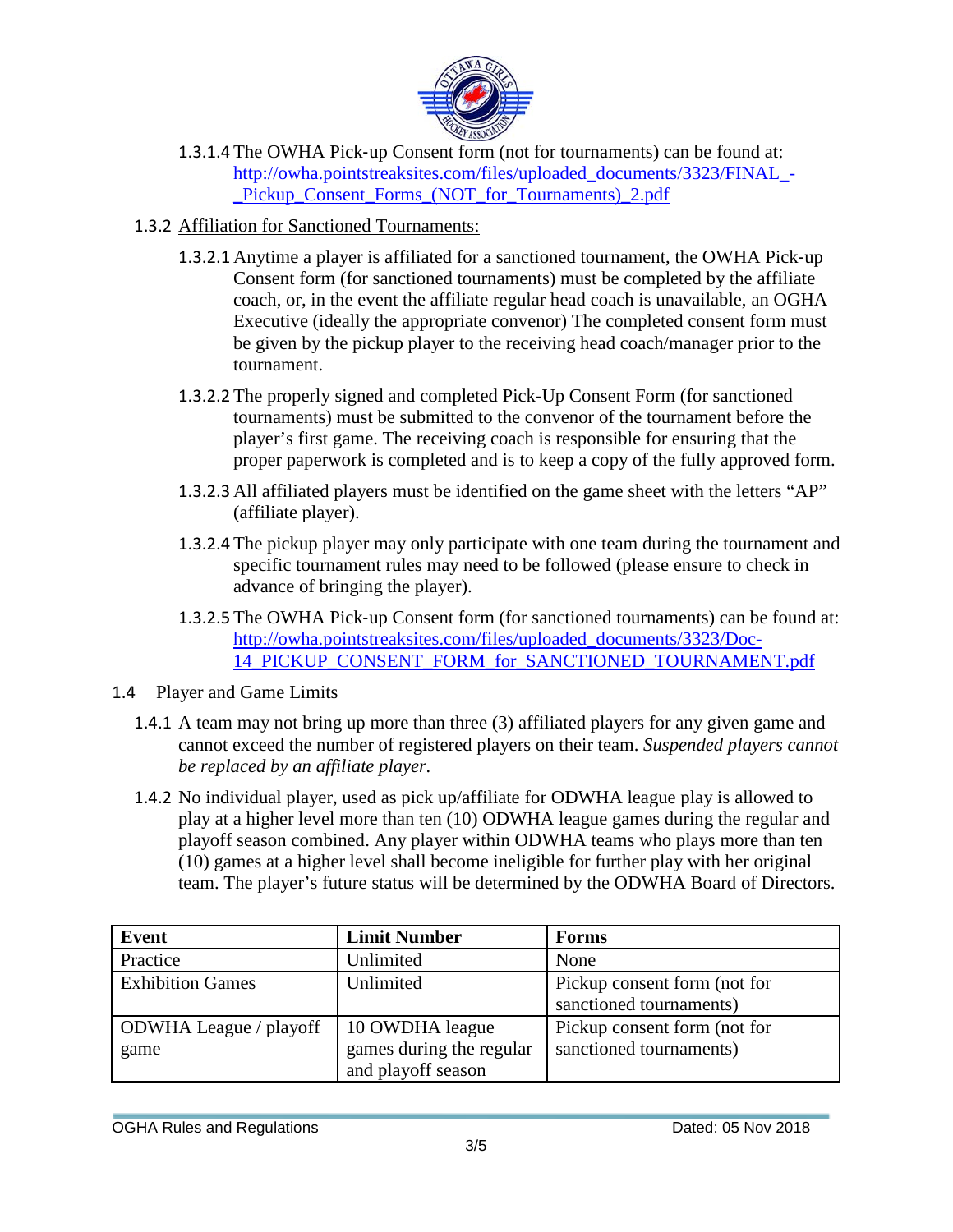

| Fournament | <b>J</b> nlimited | Pickup consent form (for sanctioned) |
|------------|-------------------|--------------------------------------|
|            |                   | tournaments                          |

#### 1.5 Use of Affiliated Goalies

- 1.5.1 In recognition of the shortage of goalies, teams needing to bring up affiliated goalies for more than ten (10) regular ODWHA league games may request an exemption from the ODWHA Registrar. Such exemptions to the ten (10) game movement limits will only be granted in cases of injury, illness or other extenuating circumstances.
- 1.5.2 In the event that a goalie from a lower level is not available, the ODWHA Registrar may approve the use of a goalie from the same level to replace an injured or ill goalie upon provision of a medical certificate. A goalie from the same level may not play for the same team more than three (3) times.In extenuating circumstances, upon ODWHA Board of Directors approval, exceptions may be permitted.

#### 1.6 Use of Affiliated Players in Playoffs

- 1.6.1 Playoff affiliation must adhere to ODWHA playoff policy rules.
- 1.6.2 Upward movement of players during playoffs, not to exceed the number of registered players on their teams, can only occur if any of the following conditions are met and officially accepted (24 hours in advance of the game to be played) by the ODWHA Executive Registrar:
	- a. To replace an injured or an ill player who will provide a medical certificate indicating she cannot play in a particular game;
	- b. To replace a player who has permanently left the Ottawa District (not simply quit the team) and provided an updated OWHA registration form that had previously been submitted;
	- c. To replace a goalie due to extenuating circumstances who will not be able to play.
- 1.6.3 In all of the above cases, pickup players cannot be used to replace a suspended roster player.

**NOTE:** The above permitted situations do not permit a team to simply add an additional player to the roster. Upon the return of the injured or ill player to the team, the replacement player would no longer be eligible to play. Goalie replacement applies only if there is one goalie on the team registered or where there are two registered goalies and both will be absent.

#### 1.7 Affiliation Across Association Boundaries

1.7.1 While OWHA rules permit affiliation of players across Association boundaries, the OGHA **does not**. Under Hockey Canada regulations, the OGHA operates a Club affiliation system (Regulation E) where all players on lower level teams are